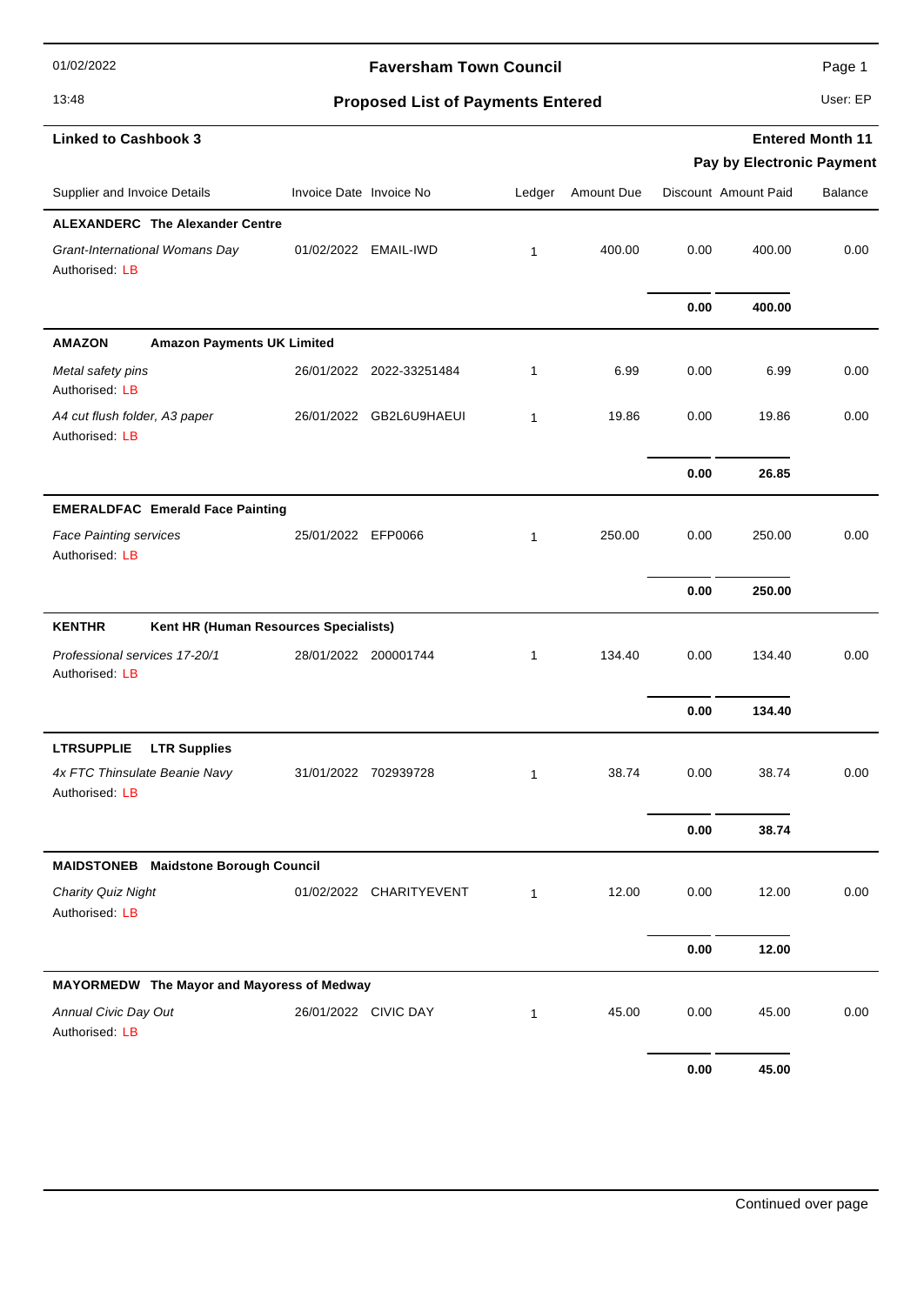01/02/2022

### **Faversham Town Council Page 2** Page 2

# 13:48 **Proposed List of Payments Entered** User: EP

| <b>Linked to Cashbook 3</b>                                   |                         |                           |              |            | <b>Entered Month 11</b><br>Pay by Electronic Payment |                      |                |  |
|---------------------------------------------------------------|-------------------------|---------------------------|--------------|------------|------------------------------------------------------|----------------------|----------------|--|
| Supplier and Invoice Details                                  | Invoice Date Invoice No |                           | Ledger       | Amount Due |                                                      | Discount Amount Paid | <b>Balance</b> |  |
| MAYOROFNEW The Mayor of New Romney Charity Account            |                         |                           |              |            |                                                      |                      |                |  |
| <b>Charity Dinner</b><br>Authorised: LB                       |                         | 01/02/2022 CHARITYDINNER  | $\mathbf{1}$ | 84.00      | 0.00                                                 | 84.00                | 0.00           |  |
|                                                               |                         |                           |              |            | 0.00                                                 | 84.00                |                |  |
| <b>MITEC</b><br><b>Mitec Computer Solutions</b>               |                         |                           |              |            |                                                      |                      |                |  |
| HP 250 G8 Business Laptop x 2<br>Authorised: LB               | 19/01/2022 21492        |                           | $\mathbf{1}$ | 1,632.00   | 0.00                                                 | 1,632.00             | 0.00           |  |
|                                                               |                         |                           |              |            | 0.00                                                 | 1,632.00             |                |  |
| <b>PREMIERPRI</b><br><b>Premier Print</b>                     |                         |                           |              |            |                                                      |                      |                |  |
| PVC Poster A1<br>Authorised: LB                               | 14/01/2022 23137        |                           | $\mathbf{1}$ | 96.60      | 0.00                                                 | 96.60                | 0.00           |  |
|                                                               |                         |                           |              |            | 0.00                                                 | 96.60                |                |  |
| <b>SHRIEVALTY</b><br>The Shrievalty Association of Canterbury |                         |                           |              |            |                                                      |                      |                |  |
| <b>Charity Dinner</b><br>Authorised: LB                       |                         | 26/01/2022 CHARITY DINNER | 1            | 80.00      | 0.00                                                 | 80.00                | 0.00           |  |
|                                                               |                         |                           |              |            | 0.00                                                 | 80.00                |                |  |
| <b>SLCC</b><br><b>SLCC Enterprises Ltd</b>                    |                         |                           |              |            |                                                      |                      |                |  |
| Water compliance 8th Feb-Jo<br>Authorised: LB                 |                         | 28/01/2022 BK204831-1     | $\mathbf{1}$ | 72.00      | 0.00                                                 | 72.00                | 0.00           |  |
|                                                               |                         |                           |              |            | 0.00                                                 | 72.00                |                |  |
| <b>STANNAH</b><br><b>Stannah Lift Services Limited</b>        |                         |                           |              |            |                                                      |                      |                |  |
| Servicing lift 16/01-15/04/22<br>Authorised: LB               |                         | 17/01/2022 1085386454     | 1            | 223.36     | 0.00                                                 | 223.36               | 0.00           |  |
|                                                               |                         |                           |              |            | 0.00                                                 | 223.36               |                |  |
| STAPLESUKL Staples UK Limited                                 |                         |                           |              |            |                                                      |                      |                |  |
| A4 laminating pouches<br>Authorised: LB                       | 12/11/2021 1138677      |                           | 1            | 16.75      | 0.00                                                 | 16.75                | 0.00           |  |
|                                                               |                         |                           |              |            | 0.00                                                 | 16.75                |                |  |